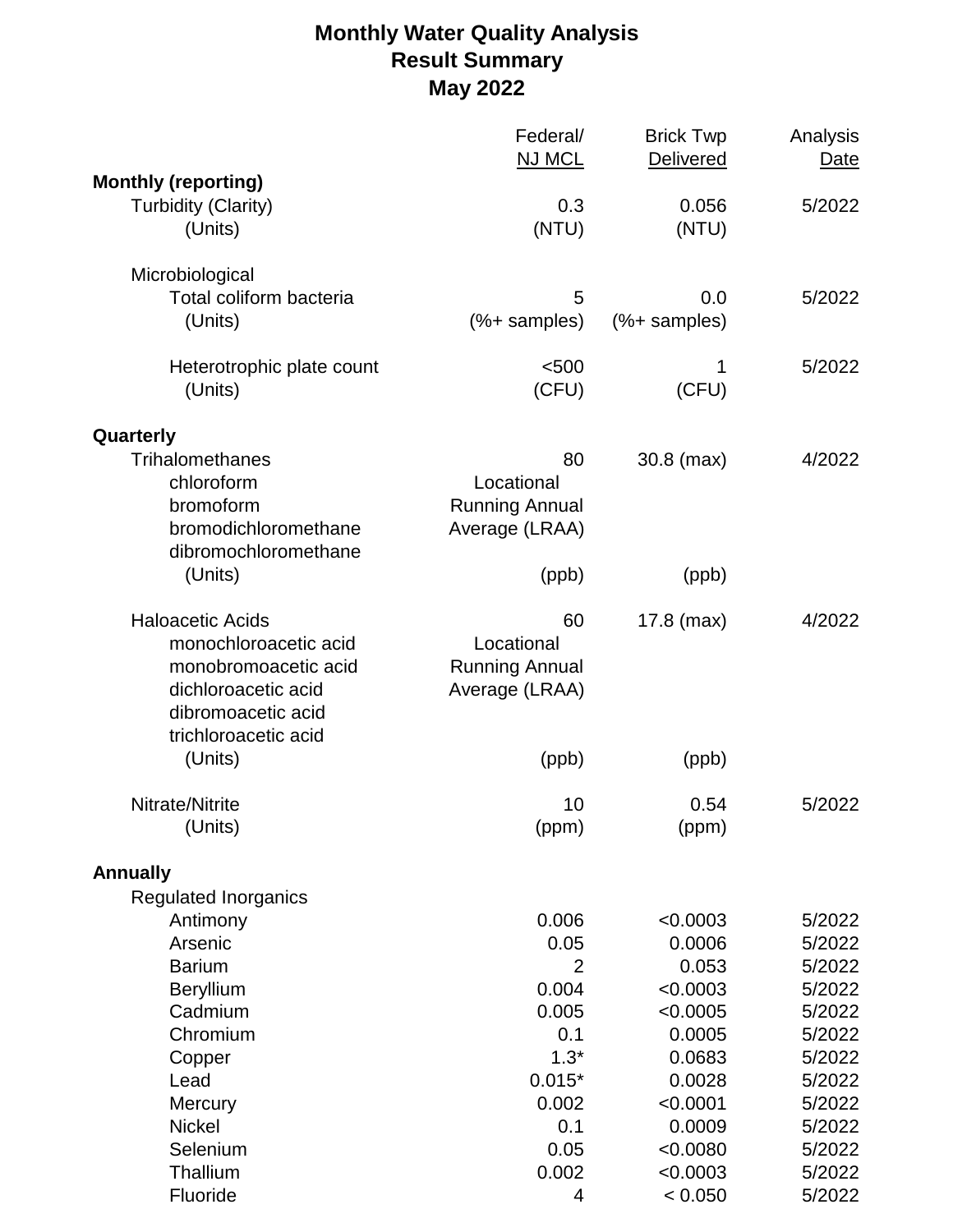| (Units)                                               | (ppm)       | (ppm)    |        |
|-------------------------------------------------------|-------------|----------|--------|
| *action level                                         |             |          |        |
| <b>Regulated Volatile Organics</b>                    |             |          |        |
| benzene                                               | 5/1         | < 0.5    | 5/2022 |
| carbon tetrachloride                                  | 5/2         | < 0.5    | 5/2022 |
| 1,2-dichlorobenzene                                   | 600         | < 0.5    | 5/2022 |
| 1,3-dichlorobenzene                                   | none/600    | < 0.5    | 5/2022 |
| 1,4-dichlorobenzene                                   | 75          | < 0.5    | 5/2022 |
| 1,2-dichloroethane                                    | 5/2         | < 0.5    | 5/2022 |
| 1,1-dichloroethane                                    | none/50     | < 0.5    | 5/2022 |
| 1,1-dichloroethene                                    | 7/2         | < 0.5    | 5/2022 |
| cis-1,2-dichloroethene                                | 70          | < 0.5    | 5/2022 |
| trans-1,2-dichloroethene                              | 100         | < 0.5    | 5/2022 |
| dichloromethane                                       | 5/3         | < 0.5    | 5/2022 |
| 1,2-dichloropropane                                   | 5           | < 0.5    | 5/2022 |
| ethylbenzene                                          | 700         | < 0.5    | 5/2022 |
| chlorobenzene                                         | 100/50      | < 0.5    | 5/2022 |
|                                                       |             |          |        |
| styrene                                               | 100         | < 0.5    | 5/2022 |
| tetrachloroethene (PCE)                               | 5/1         | < 0.5    | 5/2022 |
| toluene                                               | 1000        | < 0.5    | 5/2022 |
| 1,2,4-trichlorobenzene                                | 70/9        | < 0.5    | 5/2022 |
| 1,1,1-trichloroethane                                 | 200/30      | < 0.5    | 5/2022 |
| 1,1,2-trichloroethane                                 | 5/3         | < 0.5    | 5/2022 |
| trichloroethene (TCE)                                 | 5/1         | < 0.5    | 5/2022 |
| 1,1,2,2-tetrachloroethane                             | none/1      | < 0.5    | 5/2022 |
| vinyl chloride                                        | 2           | < 0.5    | 5/2022 |
| xylenes (total)                                       | 1000        | < 0.5    | 5/2022 |
| naphthalene                                           | none/300    | < 0.5    | 5/2022 |
| methyl tert-butyl ether (MTBE)                        | 70          | < 0.5    | 5/2022 |
| (Units)                                               | (ppb)       | (ppb)    |        |
| Secondary Drinking Water Standards/Additional Testing |             |          |        |
| Aluminum                                              | 0.2         | 0.059    | 5/2022 |
| <b>MBAS</b> (surfactants)                             | 0.5         | 0.11     | 5/2022 |
| Chloride                                              | 250         | 39       | 5/2022 |
| Color (Pt-Co units)                                   | 15          | 1        | 5/2022 |
| Corrosivity (LI)                                      | $+/-1$      | $-0.66$  | 5/2022 |
| <b>Hardness</b>                                       | 50-250      | 92       | 5/2022 |
| Iron                                                  | 0.3         | < 0.10   | 5/2022 |
|                                                       | 0.05        | 0.026    |        |
| Manganese                                             |             |          | 5/2022 |
| Odor (TON)                                            | 3           | 1.0      | 5/2022 |
| рH                                                    | $6.5 - 8.5$ | 7.76     | 5/2022 |
| Silver                                                | 0.1         | < 0.0005 | 5/2022 |
| <b>Total dissolved solids</b>                         | 500         | 189      | 5/2022 |
| Zinc                                                  | 5           | 0.41     | 5/2022 |
| Sodium                                                | 50          | 27       | 5/2022 |
| Sulfate                                               | 250         | 37       | 5/2022 |
| Temperature (C)                                       | none        | 21       | 5/2022 |
| Residual chlorine                                     | 4           | 1.55     | 5/2022 |